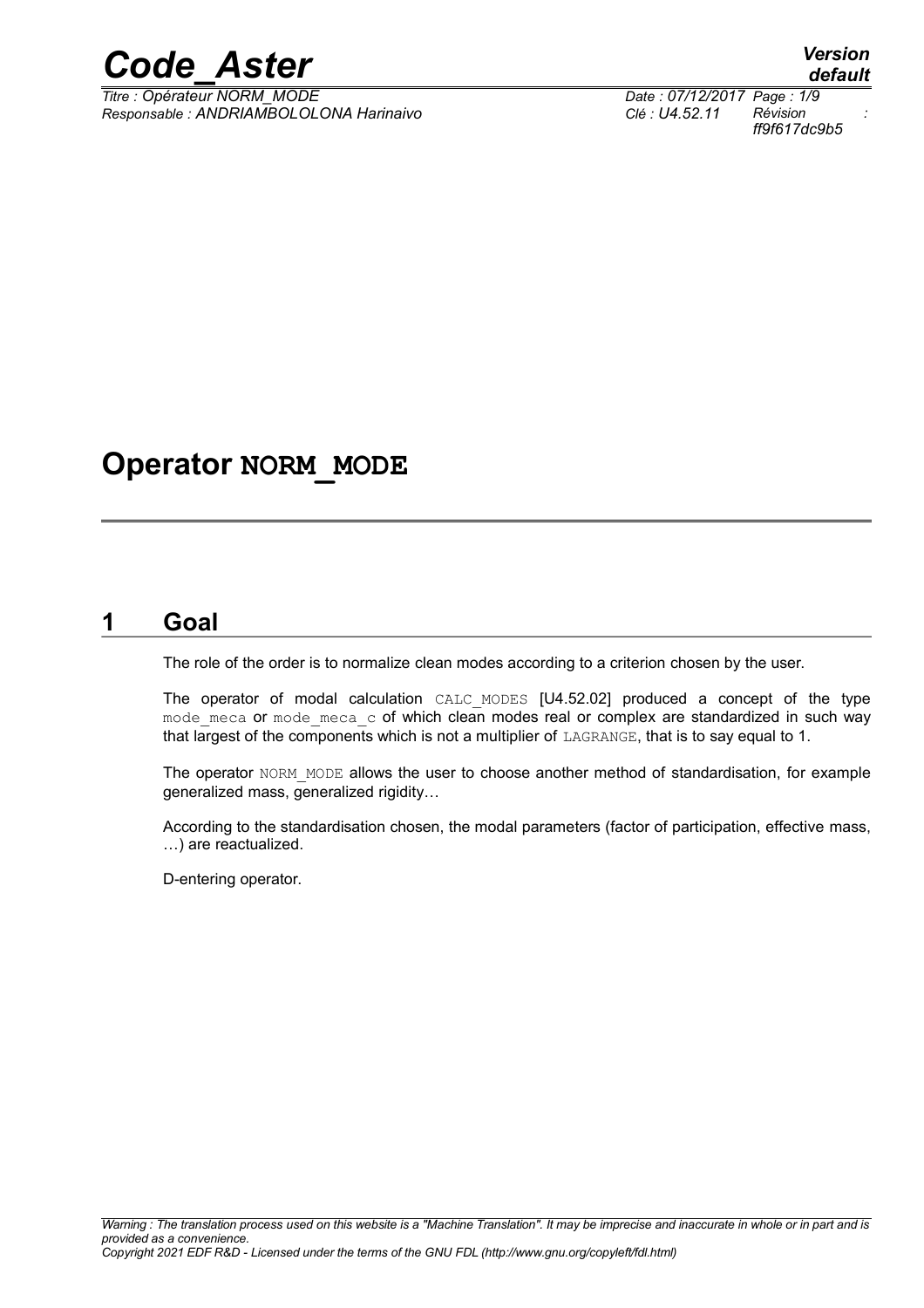*Titre : Opérateur NORM\_MODE Date : 07/12/2017 Page : 2/9 Responsable : ANDRIAMBOLOLONA Harinaivo Clé : U4.52.11 Révision :*

*ff9f617dc9b5*

### **2 Syntax**

|   | $m$ out = NORM MODE (                                                                                                                 |                                                                                               |
|---|---------------------------------------------------------------------------------------------------------------------------------------|-----------------------------------------------------------------------------------------------|
| ٠ | $\Diamond$ reuse = m out,<br>MODE = $m in,$                                                                                           | / [mode meca]<br>/ [mode meca c]<br>/ [mode flamb]                                            |
| ♦ | / NORMALIZES = / 'MASS_GENE',<br>/ 'RIGI_GENE',<br>/ 'TRAN',<br>/ 'TRAN_ROTA',<br>/ 'EUCL',<br>/ $\lq\text{-}EUCL\_TRAN'$ ,           |                                                                                               |
|   | / GROUP NO = grno,<br># If GROUP NO                                                                                                   | [group no]                                                                                    |
|   | $\bullet$ NOM_CMP = cmp,<br>$/$ SANS $CMP = s_{cmp}$ ,<br>AVEC CMP = $a$ cmp,                                                         | [KN]<br>$[1$ Kn]<br>$[1$ Kn]                                                                  |
| ♦ | MODE SIGNE = $F$ (<br>◆ GROUP NO= grno,<br>$NOM\_CMP = cmp,$<br>SIGN = $/$ 'POSITIVE',<br>♦<br>$\sqrt{2}$<br>'NEGATIVE',<br>$\lambda$ | [group_no]<br>[KN]<br>[DEFECT]                                                                |
| ♦ | $MASS = mass,$                                                                                                                        | [matr asse depl r]<br>or [matr asse gene r]                                                   |
| ♦ | STIFF $=$ mass,                                                                                                                       | or [matr_asse_pres_r]<br>[matr asse depl r]<br>or [matr asse depl c]<br>or [matr_asse_gene_r] |
| ♦ | $AMOR = \text{mass}$                                                                                                                  | or [matr_asse_pres_r]<br>[matr asse depl r]<br>or [matr asse gene r]                          |
| ♦ | $TITLE = T,$                                                                                                                          | $[1$ Kn]                                                                                      |
| ♦ | INFORMATION<br>$\sqrt{2}$<br>1,<br>$=$<br>2,                                                                                          | [DEFECT]                                                                                      |
|   | $)$ ;                                                                                                                                 |                                                                                               |
|   | if m in is of type [ mode meca ]<br>then m out is of type [ mode meca ]<br>idem with [ mode meca c ]<br>idem with [ mode flamb ]      |                                                                                               |

*default*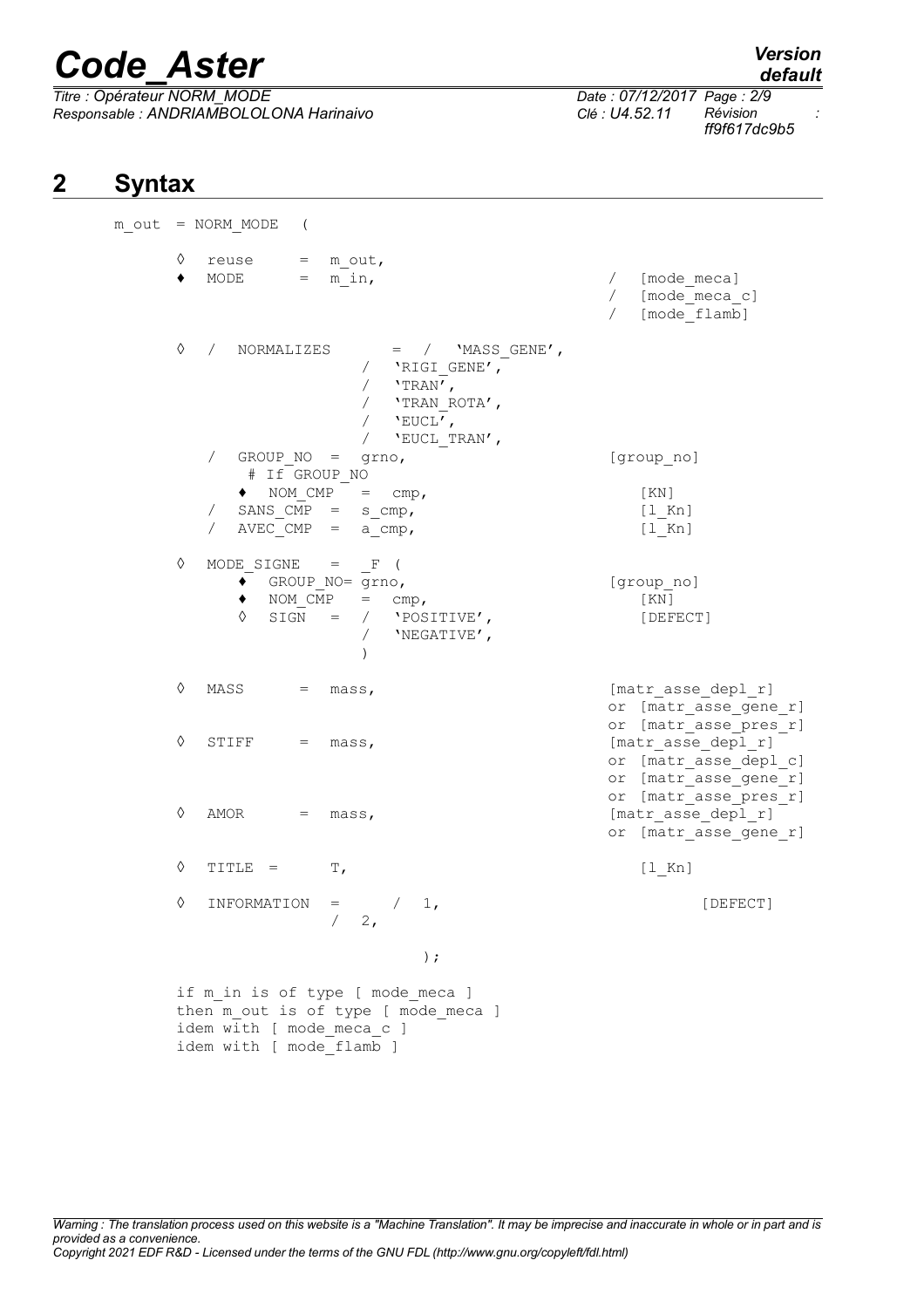*Titre : Opérateur NORM\_MODE Date : 07/12/2017 Page : 3/9 Responsable : ANDRIAMBOLOLONA Harinaivo Clé : U4.52.11 Révision :*

*ff9f617dc9b5*

### **3 Operands**

#### **3.1 Operand MODE**

 $MODE = m$  in

Name of the concept of the type  $_{\text{mode}} \times$  which one wants to change the standardisation of the clean modes. If m\_out is identical to m\_in and if the keyword 'reuse' is activated with the value m out, the renormalisation is done in place.

#### **3.2 Operand NORMALIZES**

#### <span id="page-2-2"></span>◊ / NORMALIZES =

Reference symbol of the selected standard.

'MASS\_GENE':

The modes are standardized with the unit generalized mass.

'RIGI\_GENE':

The modes are normalized with unit generalized rigidity.

'TRAN':

The modes are normalized to 1. for largest of the components of translation: (components: DX, DY, DZ).

'TRAN\_ROTA' :

The modes are normalized to 1. for largest of the components of translation and rotation (components: DX, DY, DZ, DRX, DRY MARTINI, DRZ).

'EUCL' :

The modes are standardized to the euclidian norm of the components which are not multipliers of LAGRANGE (component: LAGR).

'EUCL\_TRAN' :

The modes are standardized to the euclidian norm of the components which are components of translation (component:  $DX$ ,  $DY$ ,  $DZ$ ).

#### **3.3 Operands GROUP\_NO and NOM\_CMP**

<span id="page-2-1"></span>◊ GROUP\_NO = grno

Name of group of a node *grno* where one standardizes.

*| Caution: the group of nodes grno must contain a single node.*

 $\bullet$  NOM CMP = cmp

Name of the component of standardisation to the node *no* or with the group of a node *grno* . This operand is obligatory if GROUP NO is well informed.

The modes are normalized with 1. for component *cmp* node *no* or of the group of a node *grno* .

#### **3.4 Operands AVEC\_CMP / SANS\_CMP**

<span id="page-2-0"></span> $\Diamond$  / AVEC CMP = a cmp

a cmp list of the names of the components used for the standardisation.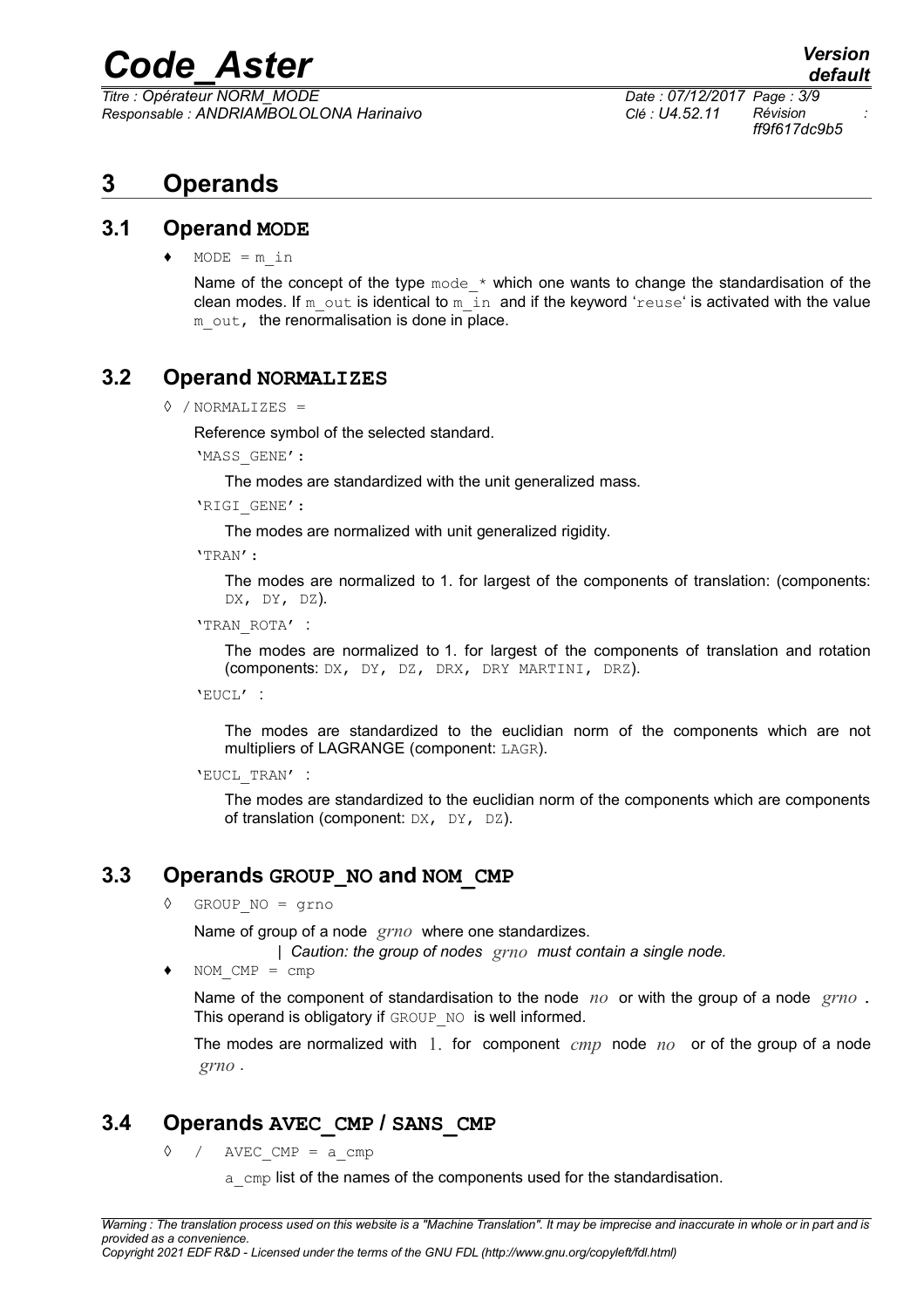*Titre : Opérateur NORM\_MODE Date : 07/12/2017 Page : 4/9 Responsable : ANDRIAMBOLOLONA Harinaivo Clé : U4.52.11 Révision :*

*ff9f617dc9b5*

The modes are normalized with  $1$ . for largest of the components of the list a cmp some is the node.

SANS  $CMP = s$  cmp

 $s_{\text{cm}}$  cmp List of the names components which are not used for the standardisation. The modes are normalized with  $1$ , for largest of the components which is not in the list s cmp.

#### **3.5 Keyword factor MODE\_SIGNE**

This keyword factor makes it possible to impose for all the modes the sign of a component of one node stipulated by the user. This keyword factor can be used only for the real modes (generalized problem).

♦ GROUP\_NO = grnd

Name of the group of one node where the sign of a component is imposed.

*| Caution: the group of nodes grnd must contain a single node.*

 $\bullet$  NOM CMP = cmp

Name of the component of the group of a node *grnd* where the sign is imposed.

```
◊ SIGN = / 'POSITIVE'
```
/ 'NEGATIVE'

Imposed sign of the component: 'POSITIVE' or 'NEGATIVE'.

#### **3.6 Case of the standardisation of one collection of modes resulting from DEFI\_BASE\_MODALE**

If one wants to normalize a collection of modes (bases modal) resulting from DEFI\_BASE\_MODALE , the two matrices should be informed, of mass and stiffness, making it possible to bring up to date the modal parameters:

| MASS  | mass |    | [matr asse depl r] |
|-------|------|----|--------------------|
|       |      | or | [matr asse gene r] |
|       |      | or | [matr asse pres r] |
| STIFF | mass |    | [matr asse depl r] |
|       |      | or | [matr asse depl c] |
|       |      | or | [matr asse gene r] |
|       |      | or | [matr asse pres r] |
|       |      |    |                    |

Indeed, in this case, information on the matrices of mass and rigidity (and possibly of damping) on which rests the modal base were lost, or modes can be resulting from various sets of matrices. It is thus necessary to recall them to the operator NORM\_MODE.

In the case of a base of complex modes, one needs moreover give one matrix of damping if one wants to normalize compared to the generalized mass or with the generalized stiffness (cf paragraph [4.2\)](#page-6-0).

| AMOR | $\sim$ $\sim$ $\sim$ $\sim$ | mass | [matr asse depl r] |  |  |
|------|-----------------------------|------|--------------------|--|--|
|      |                             |      | [matr asse gene r] |  |  |

#### **3.7 Operand TITLE**

◊ TITLE = T

Title associated with the concept produced by this operator [U4.03.01].

#### **3.8 Operand INFORMATION**

*Warning : The translation process used on this website is a "Machine Translation". It may be imprecise and inaccurate in whole or in part and is provided as a convenience. Copyright 2021 EDF R&D - Licensed under the terms of the GNU FDL (http://www.gnu.org/copyleft/fdl.html)*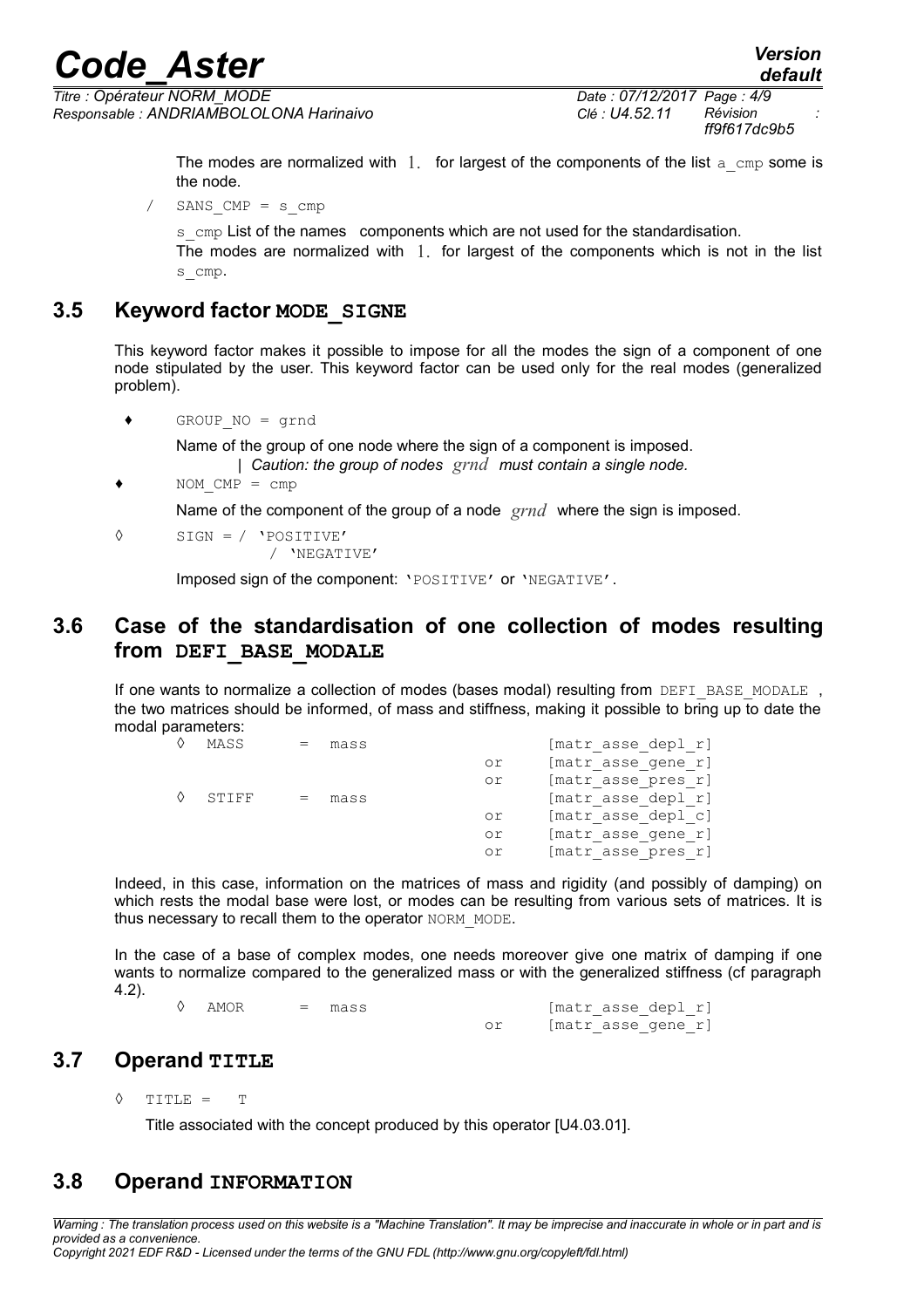*Code\_Aster Version Titre : Opérateur NORM\_MODE Date : 07/12/2017 Page : 5/9 Responsable : ANDRIAMBOLOLONA Harinaivo Clé : U4.52.11 Révision :*

*ff9f617dc9b5*

*default*

◊ INFORMATION = 1 or 2

For each mode, the name of the old standard and the name of the new standard are indicated in the file MESSAGE . The printed names of the standards correspond to the keyword described in the paragraphs [3.2](#page-2-2) , [3.3](#page-2-1) , [3.4](#page-2-0) .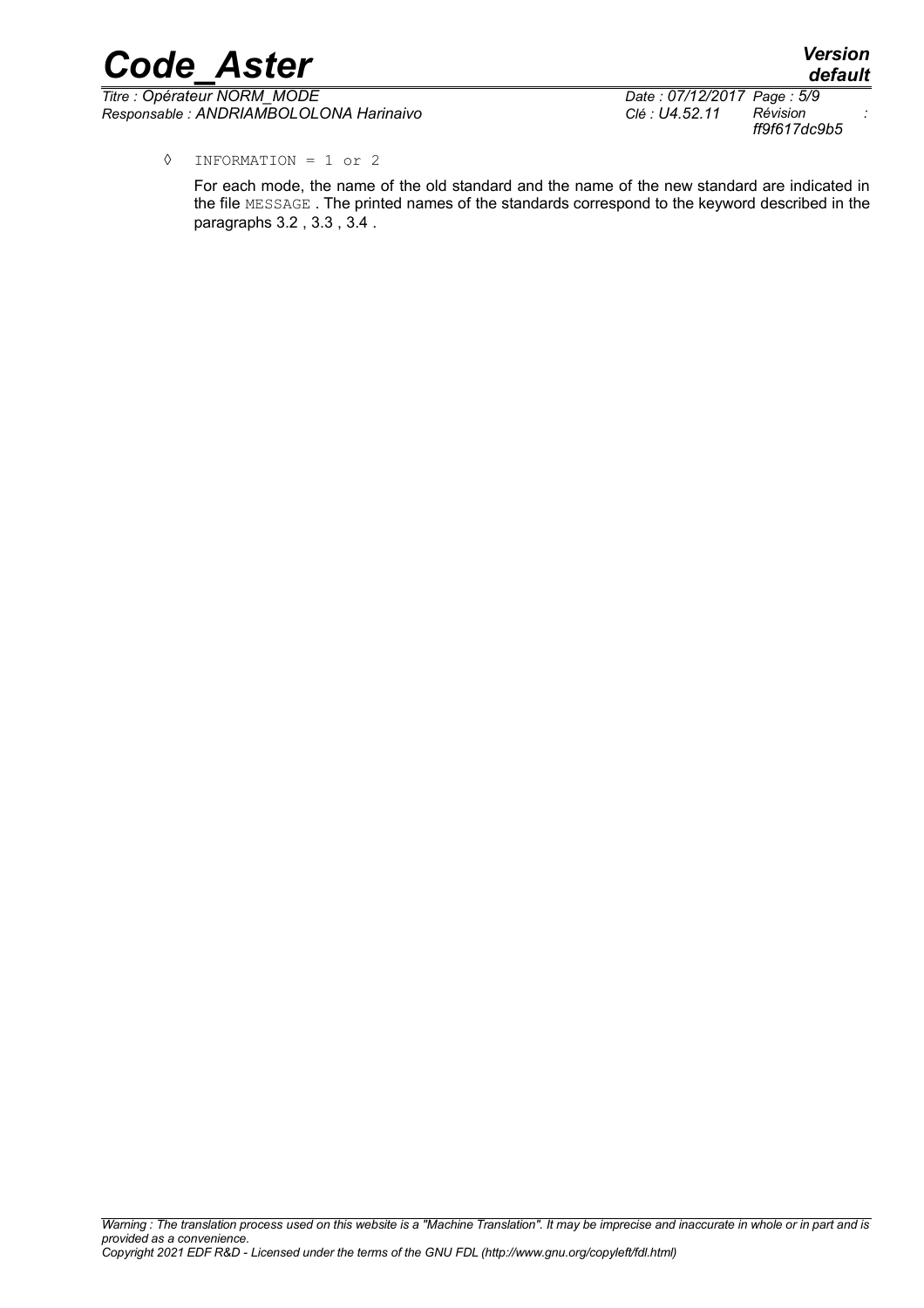*Titre : Opérateur NORM\_MODE Date : 07/12/2017 Page : 6/9 Responsable : ANDRIAMBOLOLONA Harinaivo Clé : U4.52.11 Révision :*

*ff9f617dc9b5*

*default*

### **4 Formulation of the rules of standardisation**

The various standards used as well as the definition of the various modal parameters are listed in the reference material [R5.01.03].

#### **4.1 Real clean modes**

For the modes of the type  $\text{mode}$  meca r (real clean modes) the problem generalized with the  $\epsilon$ igenvalues associated is:  $(K - \omega^2 M) \, x{=} (K - (2 \, \pi \, f)^2 M) \, x{=} 0^{-2}$ 

where *K*, *M* are respectively the matrix of mass and the matrix of rigidity of the mechanical system.

For modelings 'MECANIQUE', one defines the components of the clean vector:

- components of translation  $u^T$
- components of rotation  $u^R$
- components of the multipliers of LAGRANGE  $\lambda$
- other components (pressure and fluid potential)  $p_f$

One calls:

- $\cdot$   $u^{TR}$  components of translation and rotation,
- *u* components other than multiplying of LAGRANGE.

what leads to:

$$
u^* = \begin{bmatrix} u \\ \lambda \end{bmatrix} = \begin{bmatrix} u^T \\ u^R \\ p_f \\ \lambda \end{bmatrix}
$$

For the models with components of translation and rotation, the clean mode  $\phi_i$  provided by the algorithms of modal analysis is by default:

$$
\Phi_i = \frac{u^*}{max u} = \frac{u^*}{max u^{TR}} = \Phi_i^{TR}
$$

what is equivalent to the standardisation obtained by the keyword 'TRAN\_ROTA'.

With the keyword 'TRAN' the mode obtained is defined by:

$$
\Phi_i = \frac{u^*}{\max u^T} = \Phi_i^T
$$

For the models with components of translation only, the standardisation is by default:

$$
\Phi_i^T = \frac{u^*}{\max u} = \frac{u^*}{\max u^T}
$$

what is equivalent to the standardisation obtained by the keyword 'TRAN'.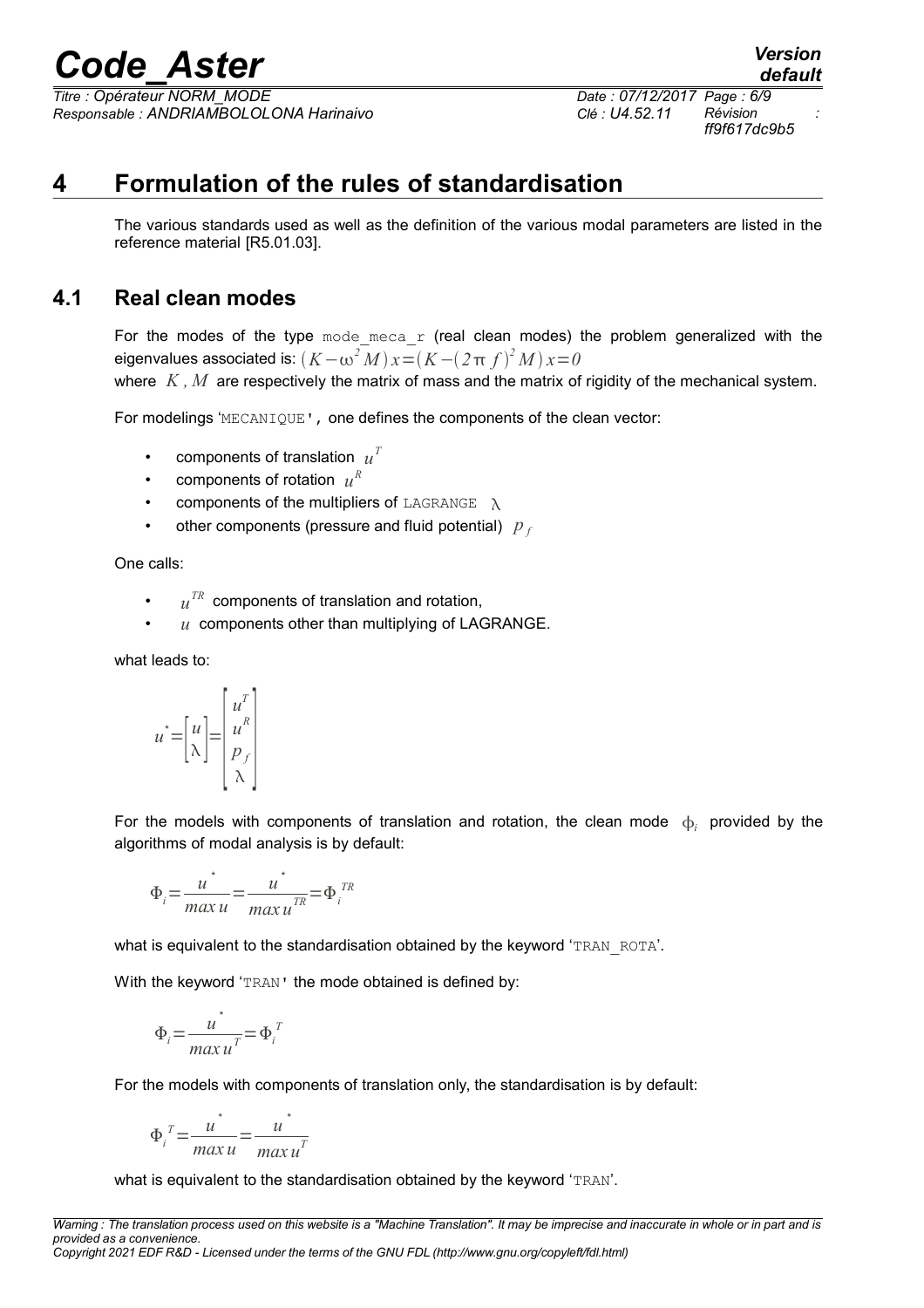The standardisation by default leads to the following generalized parameters:

- generalized rigidity  ${}^{\mathsf{T}} \Phi_i K \Phi_i {=} \gamma_i$
- generalized mass  ${}^{T}\Phi_i M \, \Phi_i \! = \! \mu_i$
- from where the own pulsation  $\omega_i^2 = \frac{\gamma_i}{\sigma_i^2}$  $\mu_i$

The standardisation with the unit generalized mass is obtained by the keyword 'MASS GENE':

$$
\Phi_i^M \text{ = } \frac{\Phi_i}{\sqrt{\mu_i}} \text{ from where } {}^T\Phi_i^M M \Phi_i^M \text{ = } I. \text{ and } {}^T\Phi_i^M K \Phi_i^M \text{ = } \omega_i^2
$$

That with unit generalized rigidity is obtained by the keyword 'RIGI\_GENE':

$$
\Phi_i^K = \frac{\Phi_i}{\sqrt{\gamma_i}} \text{ from where } {}^T \Phi_i^K M \Phi_i^K = \frac{I}{\omega_i^2} \text{ and } {}^T \Phi_i^K K \Phi_i^K = I.
$$

Standardisation of the mode suitable for the euclidian norm 'EUCL' is obtained naturally by:

$$
\Phi_i^{\|u\|} = \frac{u^*}{\|u\|} = \frac{u^*}{\sqrt{\sum_j (u_j)^2}}
$$

Standardisation of the mode suitable for the euclidian norm 'EUCL\_TRAN' is:

$$
\Phi_i^{\|u^T\|} = \frac{u^*}{\|u^T\|} = \frac{u^*}{\sqrt{\sum_j (u^T_j)^2}}
$$

#### **4.2 Complex clean modes**

<span id="page-6-0"></span>For the modes of the type mode\_meca\_c (complex clean modes) resulting from a resolution of a quadratic problem to the eigenvalues  $\lambda^2 M + \lambda C + K = 0$  where  $C$  is the matrix of damping of the mechanical system, one normalizes the modes  $\Phi$  compared to the associated linearized problem:

$$
\left(\lambda \begin{bmatrix} 0 & M \\ M & C \end{bmatrix} + \begin{bmatrix} -M & 0 \\ 0 & K \end{bmatrix} \right) \left(\lambda \Phi \right) = 0
$$

The clean mode is normalized with the unit generalized mass (' $\texttt{MASS\_GENE'}$ ), if  $\ket{\Phi_i}$  satisfied:

$$
\left(\lambda^T\Phi_i^T\Phi_i\right)\begin{bmatrix} 0 & M \\ M & C \end{bmatrix}\begin{pmatrix} \lambda\Phi_i \\ \Phi_i \end{pmatrix} = I.
$$

with unit generalized rigidity ('<code>RIGI\_GENE'), if  $\Phi^+_i$  satisfied:</code>

$$
\left(\lambda^T\Phi_i^T\Phi_i\right)\begin{bmatrix} -M & 0 \\ 0 & K \end{bmatrix}\begin{pmatrix} \lambda\Phi_i \\ \Phi_i \end{pmatrix} = I.
$$

*Warning : The translation process used on this website is a "Machine Translation". It may be imprecise and inaccurate in whole or in part and is provided as a convenience.*

*Copyright 2021 EDF R&D - Licensed under the terms of the GNU FDL (http://www.gnu.org/copyleft/fdl.html)*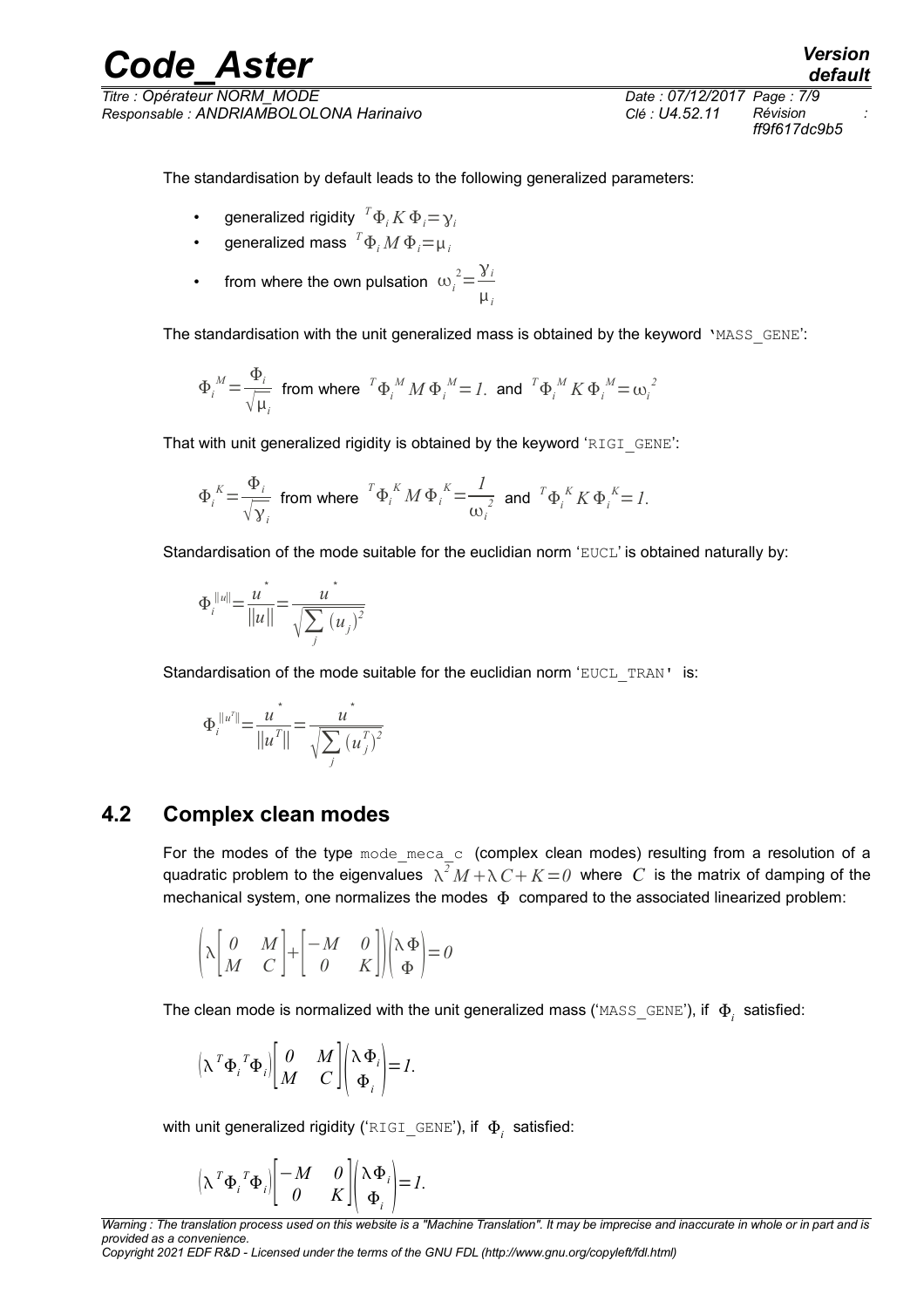*Titre : Opérateur NORM\_MODE Date : 07/12/2017 Page : 8/9 Responsable : ANDRIAMBOLOLONA Harinaivo Clé : U4.52.11 Révision :*

*ff9f617dc9b5*

For the other standards, the definitions are equivalent to those defined for the real modes, it is enough to replace the scalar product by the square product.

### **5 Updated modal parameters**

A concept of the type mode meca can contain, for each mode, the following modal parameters (visible for example by printing the concept with the order IMPR\_RESU with FORMAT=' RESULTAT' with the option TOUT PARA=' OUI'):

| Heading of the parameter in Code_Aster | Definition                                                 |
|----------------------------------------|------------------------------------------------------------|
| FREO                                   | Eigen frequency (deadened, if necessary)                   |
| AMOR GENE                              | Generalized modal damping                                  |
| AMOR REDUIT                            | Reduced modal damping                                      |
| FACT PARTICI $D^*$ (* = X or Y or Z)   | Factor of participation of the mode in the direction $D^*$ |
| $(* = X or Y or Z)$<br>MASS EFFE D*    | Effective modal mass in the direction $D^*$                |
| MASS EFFE UN $D^*$ (* = X or Y or Z)   | Unit effective modal mass in the direction $D^*$           |
| MASS GENE                              | Generalized mass of the mode                               |
| OMEGA2                                 | Own pulsation (deadened, if necessary) squared             |
| RIGI GENE                              | Generalized stiffness of the mode                          |

**Table 5.1 : list of the modal parameters.**

These parameters are mathematically defined in reference material [R5.01.03].

The operator NORM\_MODE calculate or updates the following modal parameters, which depend on the selected standardisation: FACT PARTICI D\*, MASS GENE and RIGI GENE. It also enriches the structure of data with the parameters  $MASSEFFFU$  UN  $D*$  (independent of the standardisation). The other parameters are independent of the standardisation.